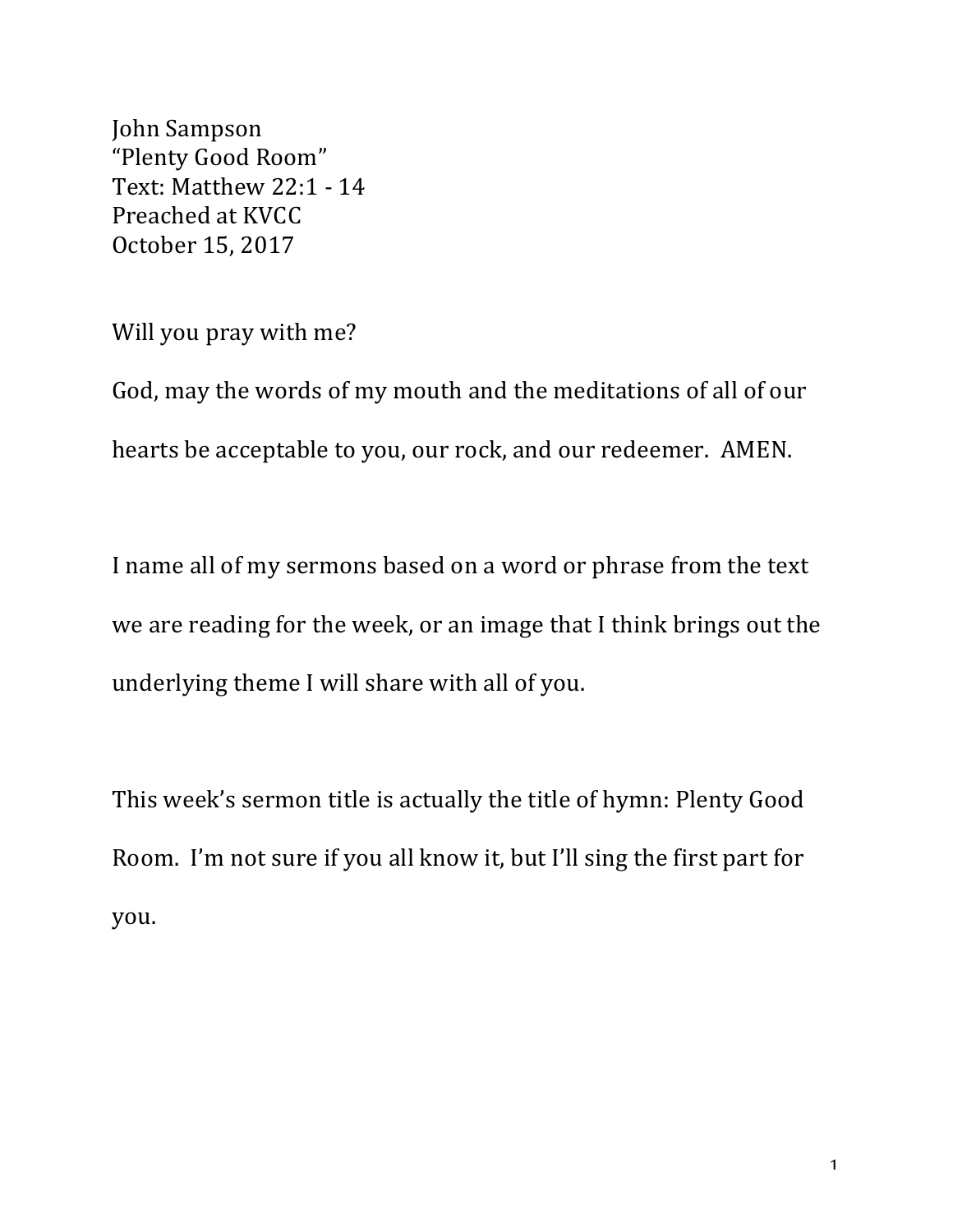"plenty good room plenty good room good room in my father's kingdom plenty good room plenty good room just choose your seat and sit down!"

What I love about this hymn is it's openness, it's image of God's invitation to come into communion with the Divine, and with one another, as being limitless and gracious. The doors of celebration are thrown open and we are all invited to join the party. What's more, we get to choose our own seats, unlike many weddings I've part of where I'm relegated to a table with people I don't know, and don't especially click with. You know what I'm talking about. We've all had the experience at some point of being assigned to Table 14, in the back, away from the dance floor, with a bunch of "distant" relatives"…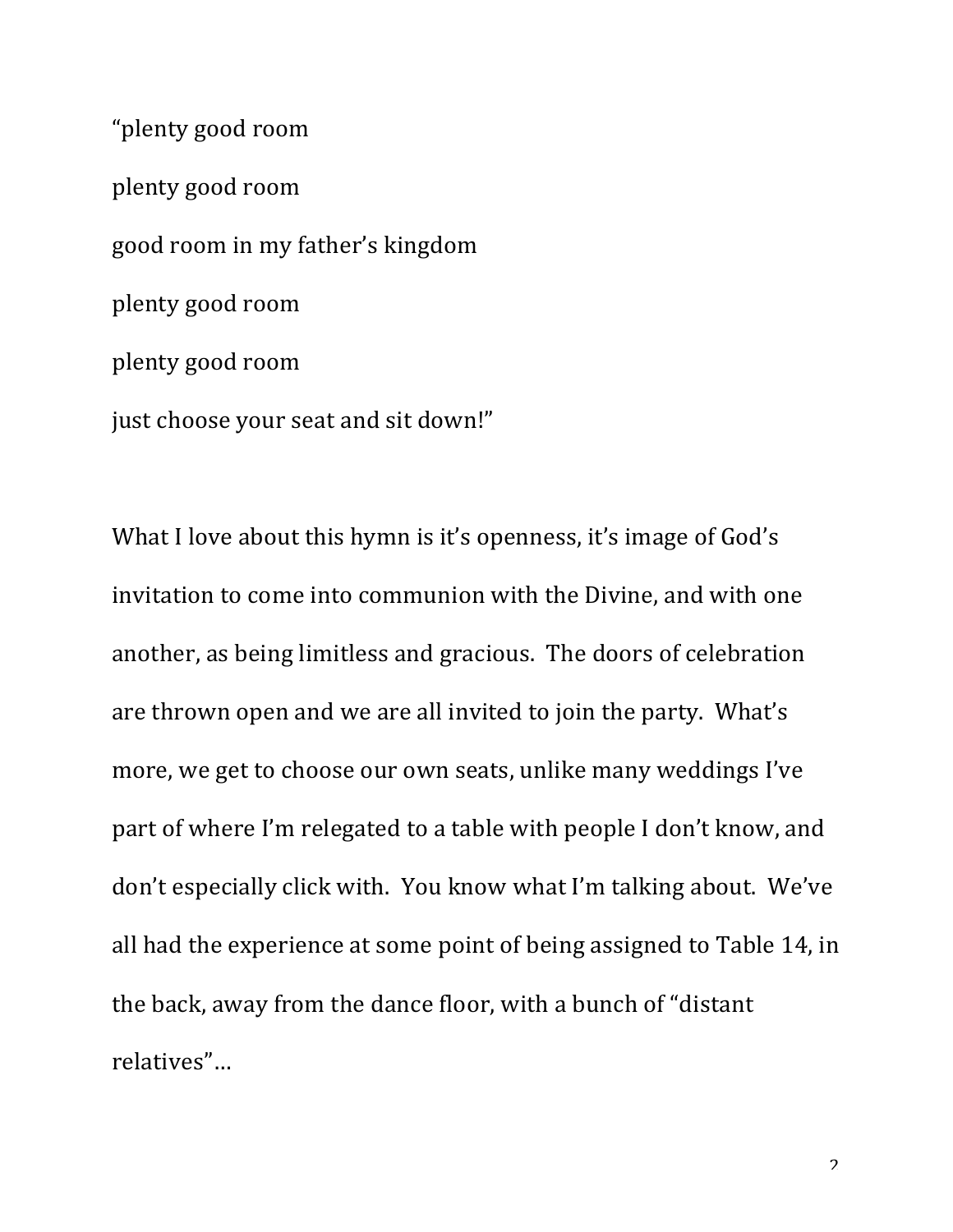But at God's wedding party she doesn't micromanage the seating chart, and she doesn't care if we really even know the groom, the one who is called God's Son, the man named Jesus. Just come! The party is ready.

Today we welcome four new members into the life of this church. We welcome:

Kate Comegys Mongulla

Shawn LaMarche

Emily Martz

Debby Rice

And I say to each of our new members welcome. There's "plenty good room" here at Keene Valley Congregational Church, "just choose your seat and sit down." And you have already chosen your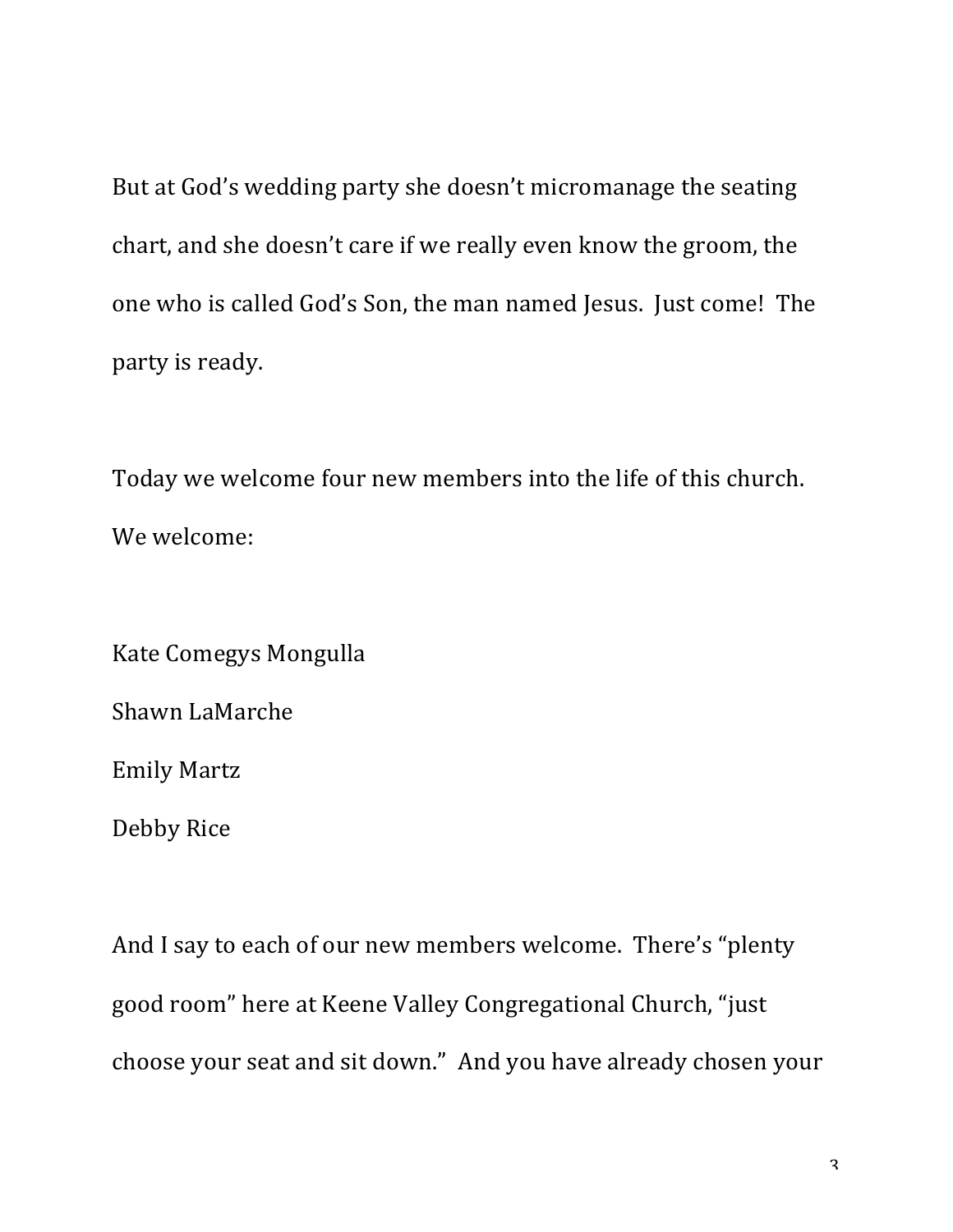seats in this community. You've chosen your seat of song and music; You've chosen your seat of being part of task forces and showing up to support and serve our neighbors in their need. You've chosen your seat here at KVCC, not as the first step in your spiritual journeys, but as your current stop on the road that God is calling you to travel through your lives.

Today as we welcome our new members I also invite each one of you who are already members of this church, either on the books, or in your hearts and in your actions, to take just a moment to think about the seat you have chosen for yourselves in this community. Each seat is different; no two seats are the same. How have you lived out the message of Jesus in your life? What is the ministry you have been called to and accepted? There are so many ministries present in this room. Teaching children in the local school. Introducing yourself to a man who you have never met, but who has just lost his wife and checking in to see he has enough to eat.

 $\Delta$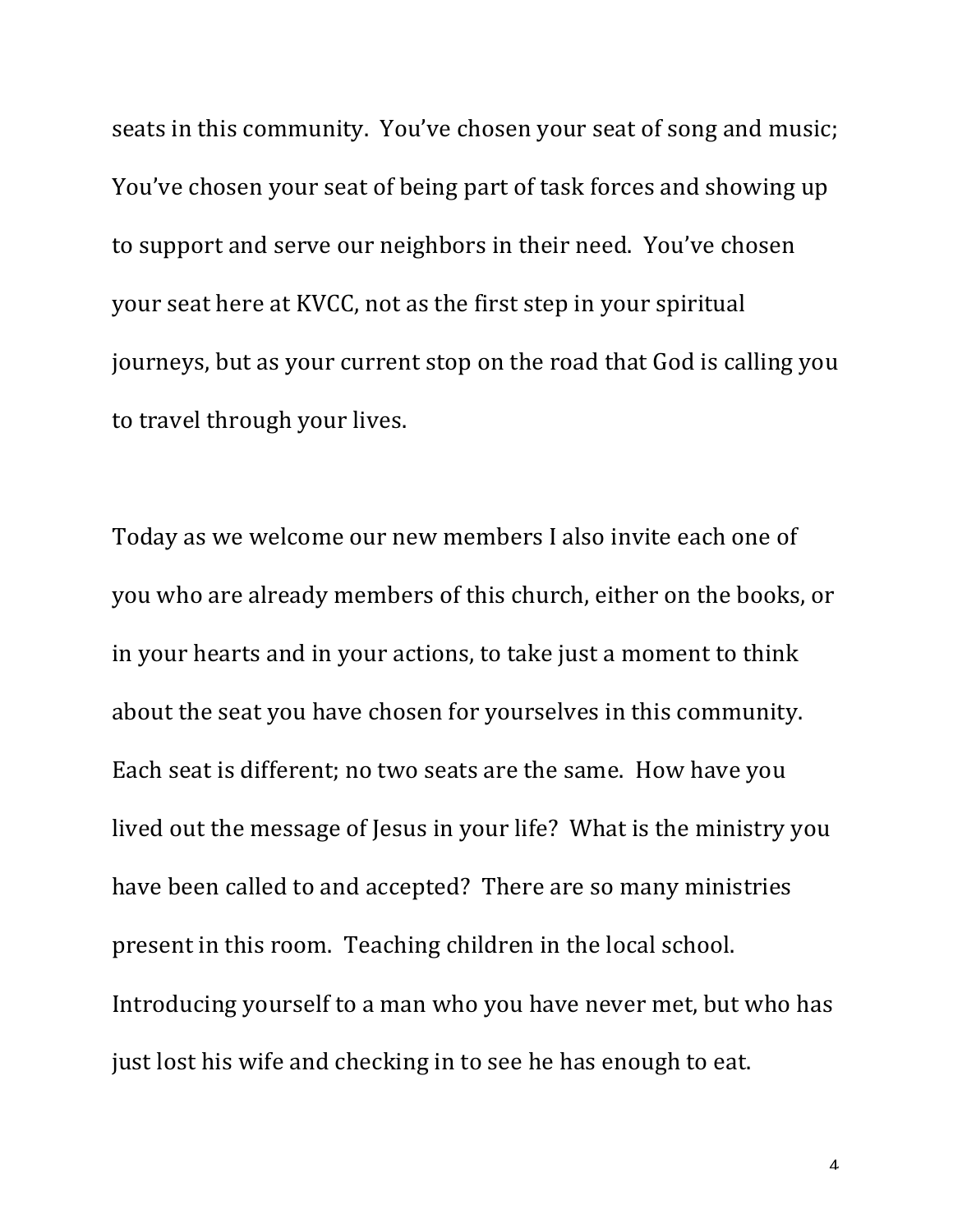Writing letters to those in solitary confinement so that they will know they are not invisible and forgotten.

See how many seats there are in God's realm. And there is always room for more.

I think I gravitated towards wrapping this sermon's message around a hymn because I felt that our reading today was a bit sharp. Here we have Jesus telling us a parable of a wedding gone wrong. First the actual guests never show up. They're too busy. Their kids have a soccer game. They're away on vacation. They've got a product launch at work. Invitation after invitation is sent back with regrets. And the father of the groom is really, really angry...to say the least. And desperate. So desperate that he invites complete strangers to the reception.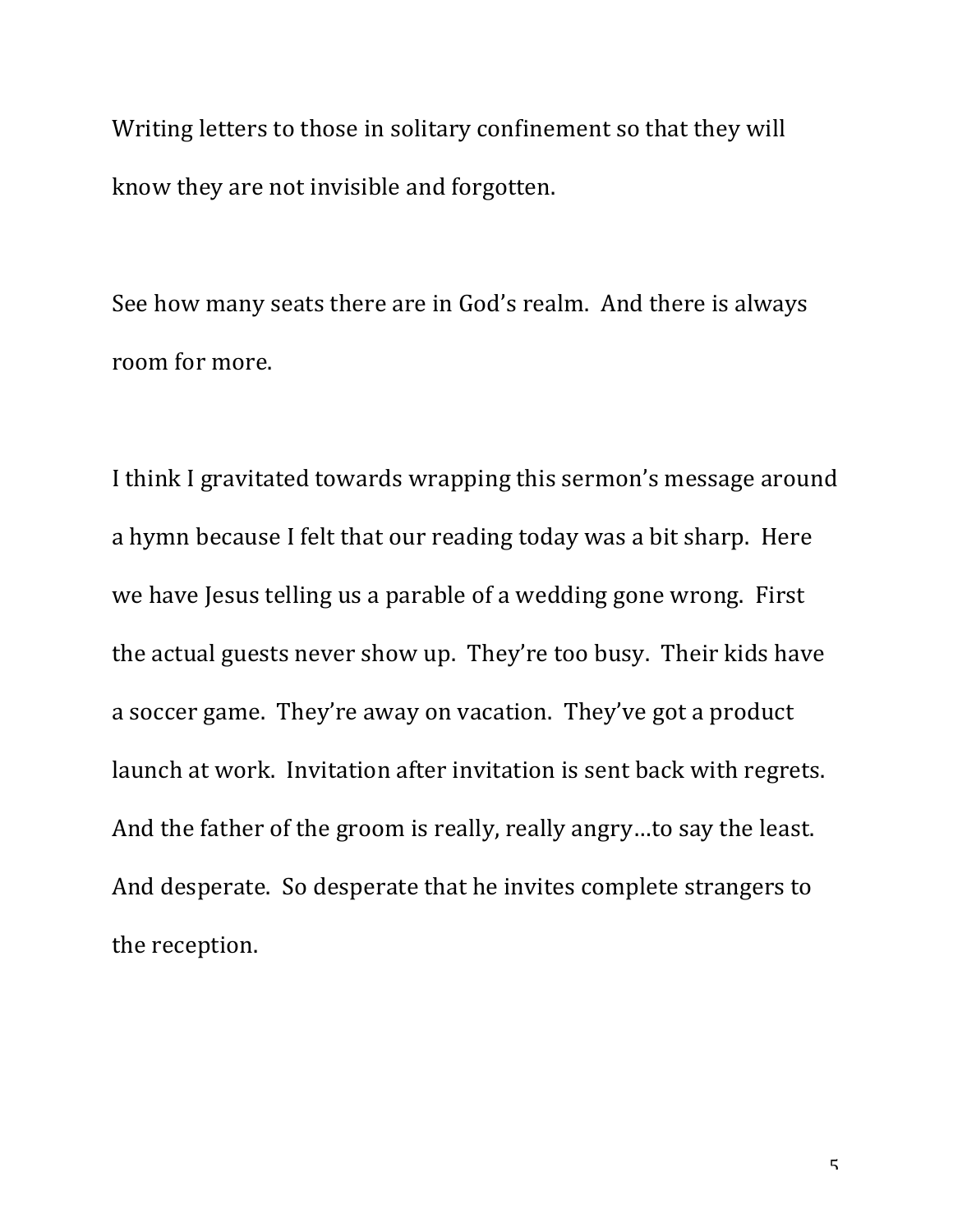Imagine it. You're the father of the groom, or even the groom. And you come into the banquet hall and you...recognize...no...one. Not one person. It's your special day and you're celebrating it with people you've never met before in your life! Then, as you scan the room, you see a guy who's not wearing a tie, or maybe he's wearing white after Labor Day, or maybe he's wearing sneakers. And you go ballistic and you have the guy thrown out, out into the parking lot.

It's like scene from a nightmare, or a sit com depending upon whether this image makes you cry or laugh.

And like some of you it's also an image I struggle with because I want to think of God having no limit on her invitation to us. I want to think that God isn't so petty that she'll throw us out of her celebration for something as superficial as our clothes. I struggle with this story because it reminds me of all of the petty ways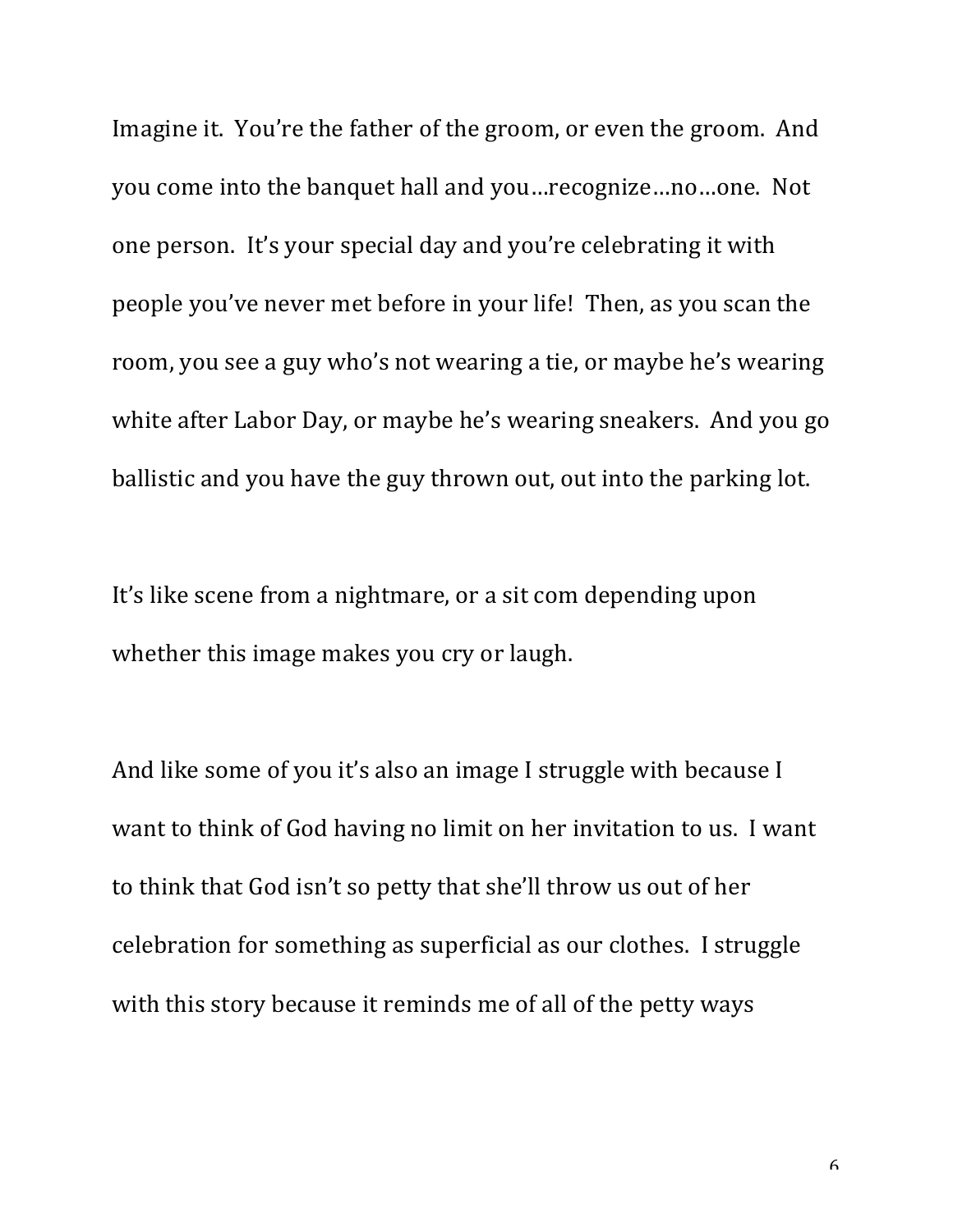Christianity has been presented as an exclusive club, a club that isn't open, and isn't loving to all of God's children.

But when I think about this parable a bit longer I think what it is trying to say to us is that we are given a calling by God, we are invited by God to live out her message of love and compassion in our lives. It's not enough to simply show up at God's invitation, we need to respond and live into this visionary gift God has given us.

I've called this gift a seat, based on the hymn Plenty Good Room. Matthew calls it a robe. Whatever you want to name it each one of us is given a unique calling, a specific invitation to bring a little more peace to the world, a little more imagination to the challenges that face all of us, a little more compassion to our relationships.

On this day where we welcome four new members into our church we thank God for the gifts that all of us bring to our community, and